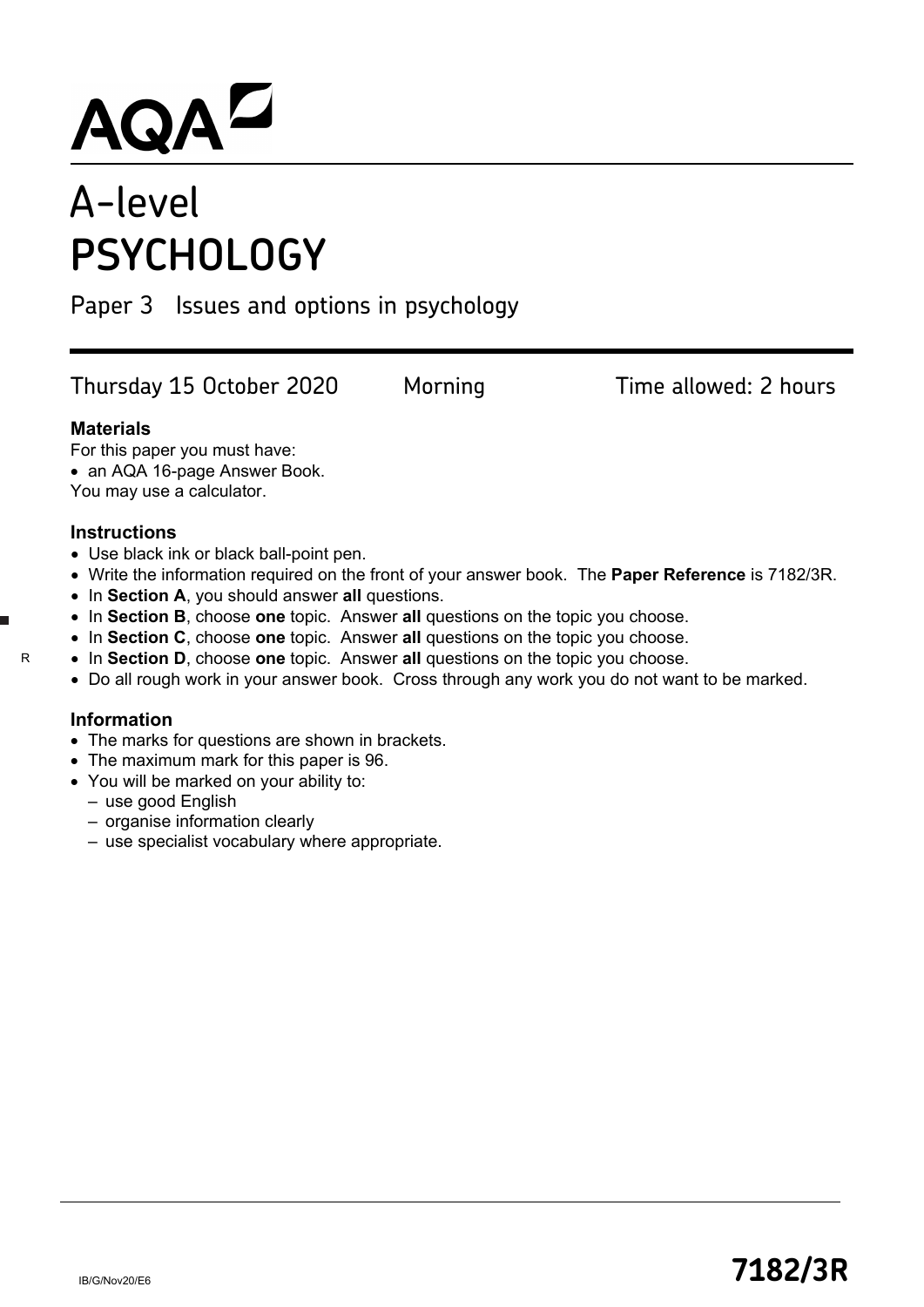#### **There are no questions printed on this page**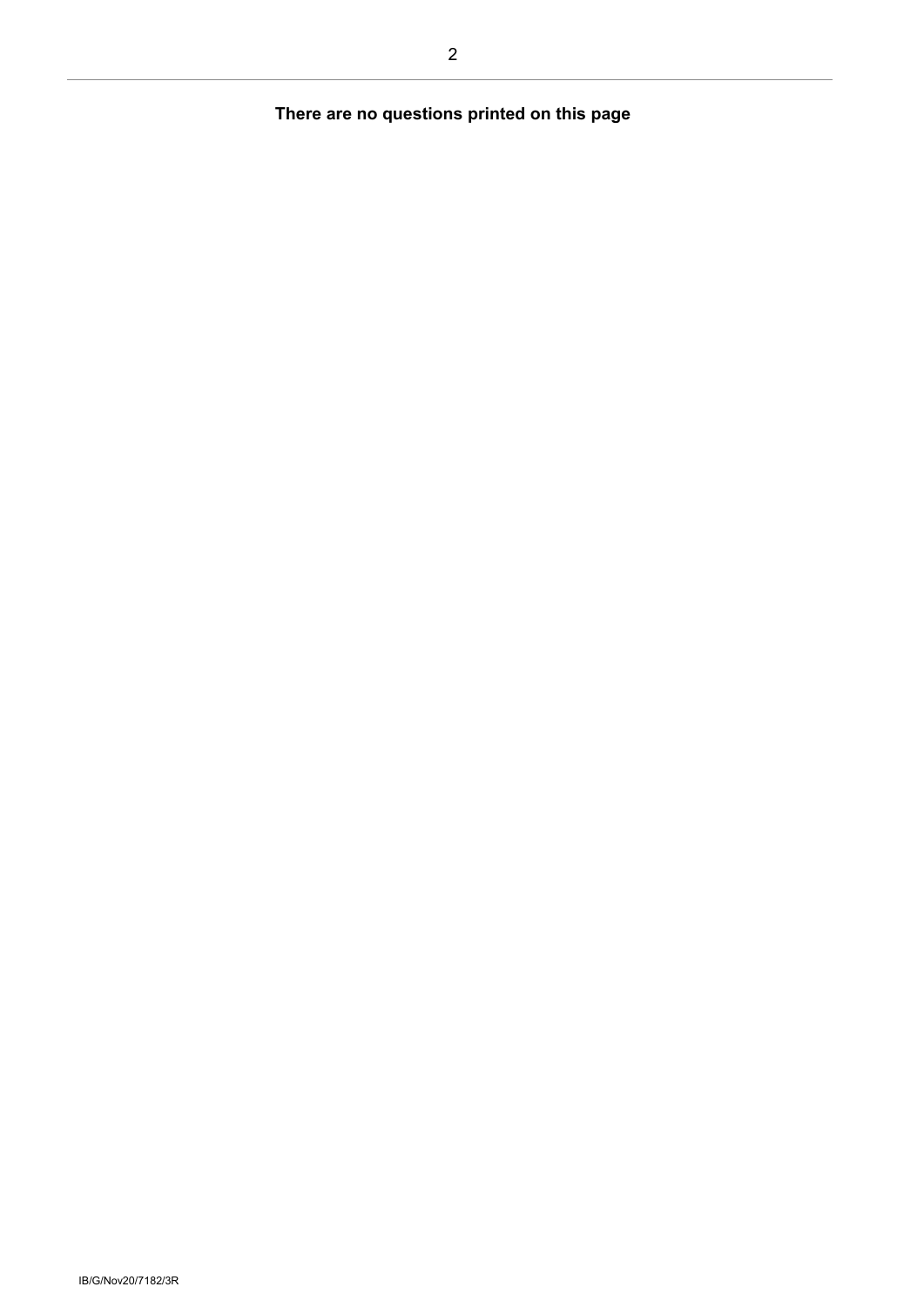#### **Section A**

#### **Issues and debates in psychology**

Answer **all** questions in this section.



**0** | **1** | Outline what is meant by cultural relativism.

**[2 marks]**



**0** | **2** | Suggest **two** ways in which researchers might reduce cultural bias in their research.

**[2 marks]**



**0** | **3** | Jonny is 25 years old. He is a very anxious person. Colleagues tease him at work because he chews his pen all the time and spends hours tidying his desk. He finds it difficult to make friends and has never had a girlfriend.

Use your knowledge of psychic determinism to explain Jonny's behaviour.

**[4 marks]**

**0 4 4** 'Psychologists sometimes adopt a reductionist approach to their investigations when they want their research to be objective and empirical.'

> Discuss reductionism in psychological research. Refer to the statement above in your answer.

**[16 marks]**

**Turn over for Section B**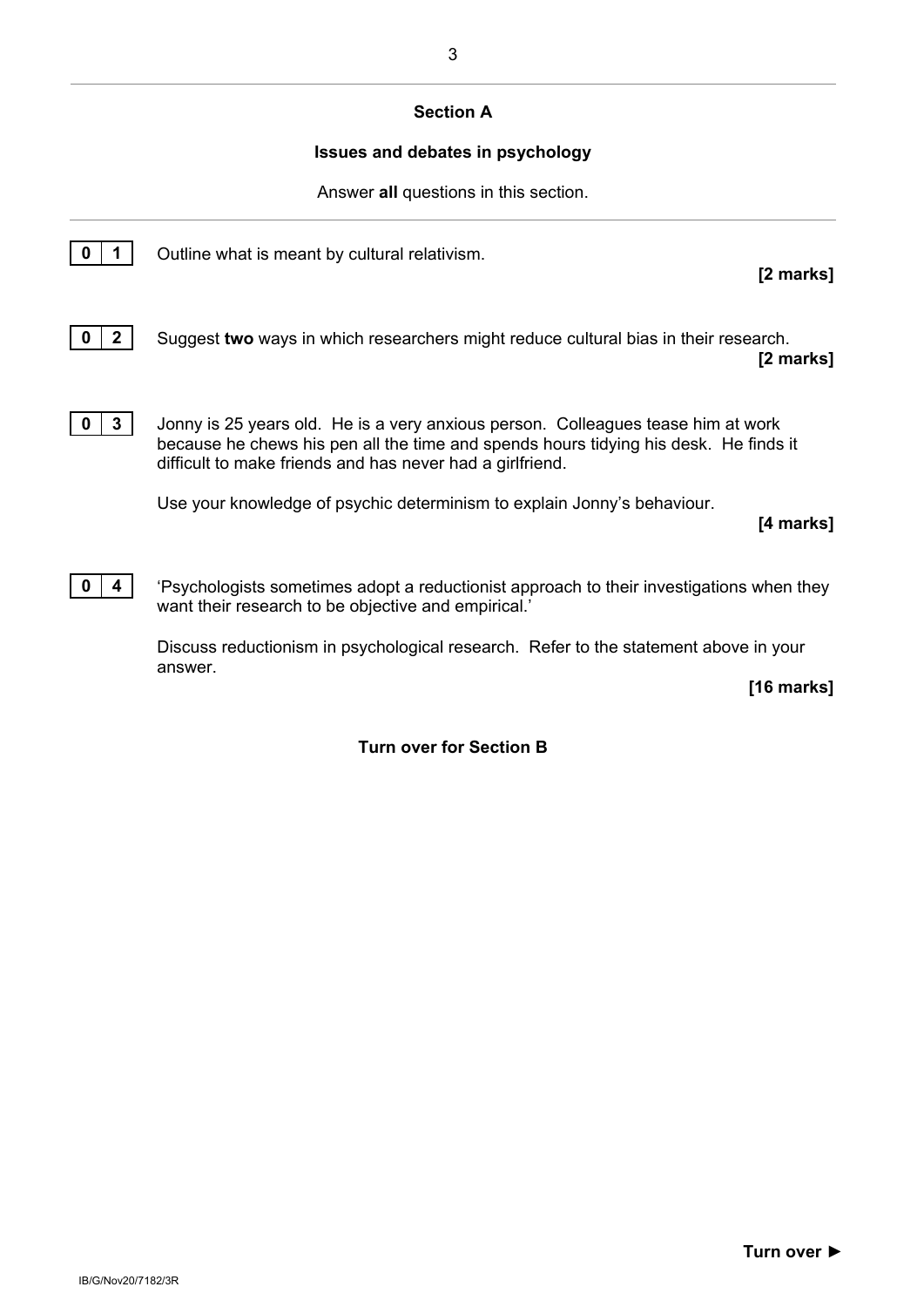#### **Section B**

#### **Relationships or Gender or Cognition and development**

Choose **one** topic from **Section B**. Answer **all** questions on the topic you choose.

#### **Topic: Relationships**

**0 5** Which **one** of the following best describes social exchange theory? Write the correct letter in your answer book.

**[1 mark]**

- **A** A theory that proposes individuals focus on balancing effort and gain.
- **B** A theory that proposes individuals focus on cost rather than reward.
- **C** A theory that proposes individuals focus on getting out more than they put in.
- **D** A theory that proposes individuals focus on how much has been contributed so far.

In a study of filter theory, a psychology student used a group of female participants. Each participant was shown two descriptions.

- Description 1 described a man with a similar social background to that of the female participants.
- Description 2 described a man with a different social background to that of the female participants.

The student asked participants to judge how much they liked each description on a scale of 1–10.

The student decided to test for a significant difference between the judgements made for each description. He proposed using an unrelated t-test to analyse the data.

**0 6** Suggest a more appropriate statistical test of difference for the student to use with this data. Explain **two** reasons for your choice based on the description of the study.

**[5 marks]**



**0** | **7** | The student who carried out the study selected the two descriptions. He decided himself which social backgrounds were similar and which social backgrounds were different.

> Explain how the study could be improved by selecting the descriptions another way. **[2 marks]**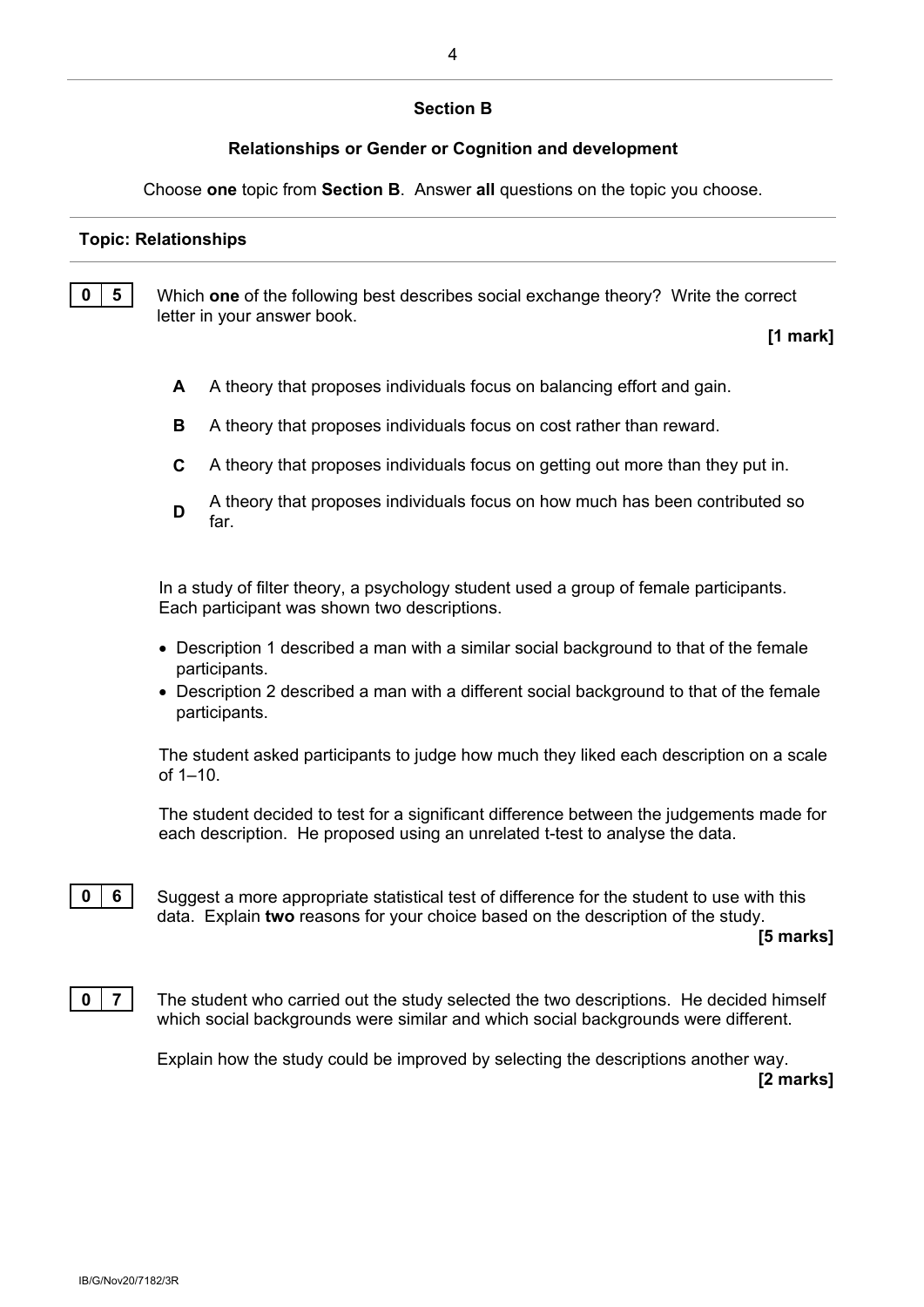

**0** | **8** | Discuss the filter theory of attraction. Refer to the likely outcome of the student's study in your answer.

#### **[8 marks]**



**0** | **9** | Outline Rusbult's model of romantic relationships. Explain **one or more** strength(s) of Rusbult's model.

#### **[8 marks]**

#### **Topic: Gender**

**1 0** Which **one** of the following best describes Kohlberg's gender stability stage? Write the correct letter in your answer book.

**[1 mark]**

- **A** Knowing what gender you are now and believing that your gender is stable in different contexts and across different situations.
- **B** Knowing what gender you are now and understanding that you have always been the same gender and will stay the same gender in the future.
- **C** Knowing what gender you are now but thinking that you were a different gender in the past and could be a different gender in the future.
- **D** Knowing what gender you are now but wanting to be a different gender at different times and in different situations.

In a study of sex-role stereotypes and the understanding of gender, a psychology student used a group of 7-year-old children. Each child was shown two pictures.

- Picture 1 showed people carrying out sex-stereotypical activities.
- Picture 2 showed people carrying out non-sex-stereotypical activities.

The student asked the children to say how much they liked each picture on a scale of 1–10.

The student decided to test for a significant difference between the judgements of the two pictures. He proposed using an unrelated t-test to analyse the data.

**1 1** Suggest a more appropriate statistical test of difference for the student to use with this data. Explain **two** reasons for your choice based on the description of the study.

**[5 marks]**

#### **Section B continues on the next page**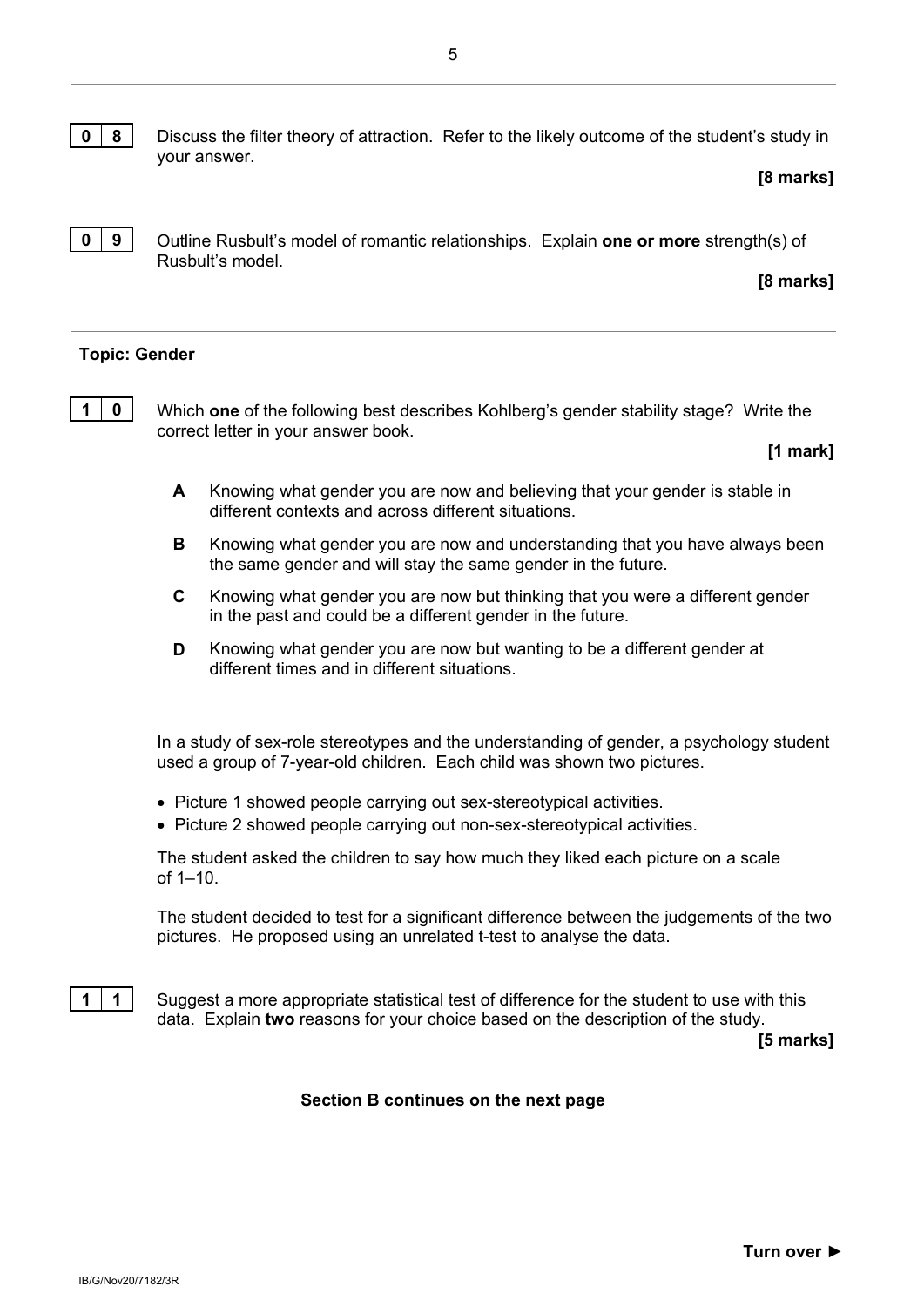**1 2** The student who carried out the study selected the two pictures. He decided himself which were sex-stereotypical activities and which were non-sex-stereotypical activities.

Explain how the study could be improved by selecting the pictures another way.

**[2 marks]**



**1 3** Discuss sex-role stereotypes. Refer to the likely outcome of the student's study in your answer.

#### **[8 marks]**



**1 4** Outline Bem's research into androgyny. Explain **one or more** limitation(s) of Bem's research.

#### **[8 marks]**

#### **Topic: Cognition and development**

**1 5** Which **one** of the following best describes Piaget's concept of conservation? Write the correct letter in your answer book.

**[1 mark]**

- **A** Understanding that things are different even though they look the same.
- **B** Understanding that things are different when they look different.
- **C** Understanding that things are the same even though they look different.
- **D** Understanding that things are the same when they look the same.

In a study of perspective-taking, a psychology student used a group of 9-year-old children. Each child was shown two pictures.

- Picture 1 showed an older child being unkind to a little boy.
- Picture 2 showed an older child being kind to a little boy.

The student asked the children to judge how sad the little boy would feel in each picture on a scale of 1–10.

The student decided to test for a significant difference between the judgements of the two pictures. He proposed using an unrelated t-test to analyse the data.



**1 6** Suggest a more appropriate statistical test of difference for the student to use with this data. Explain **two** reasons for your choice based on the description of the study.

**[5 marks]**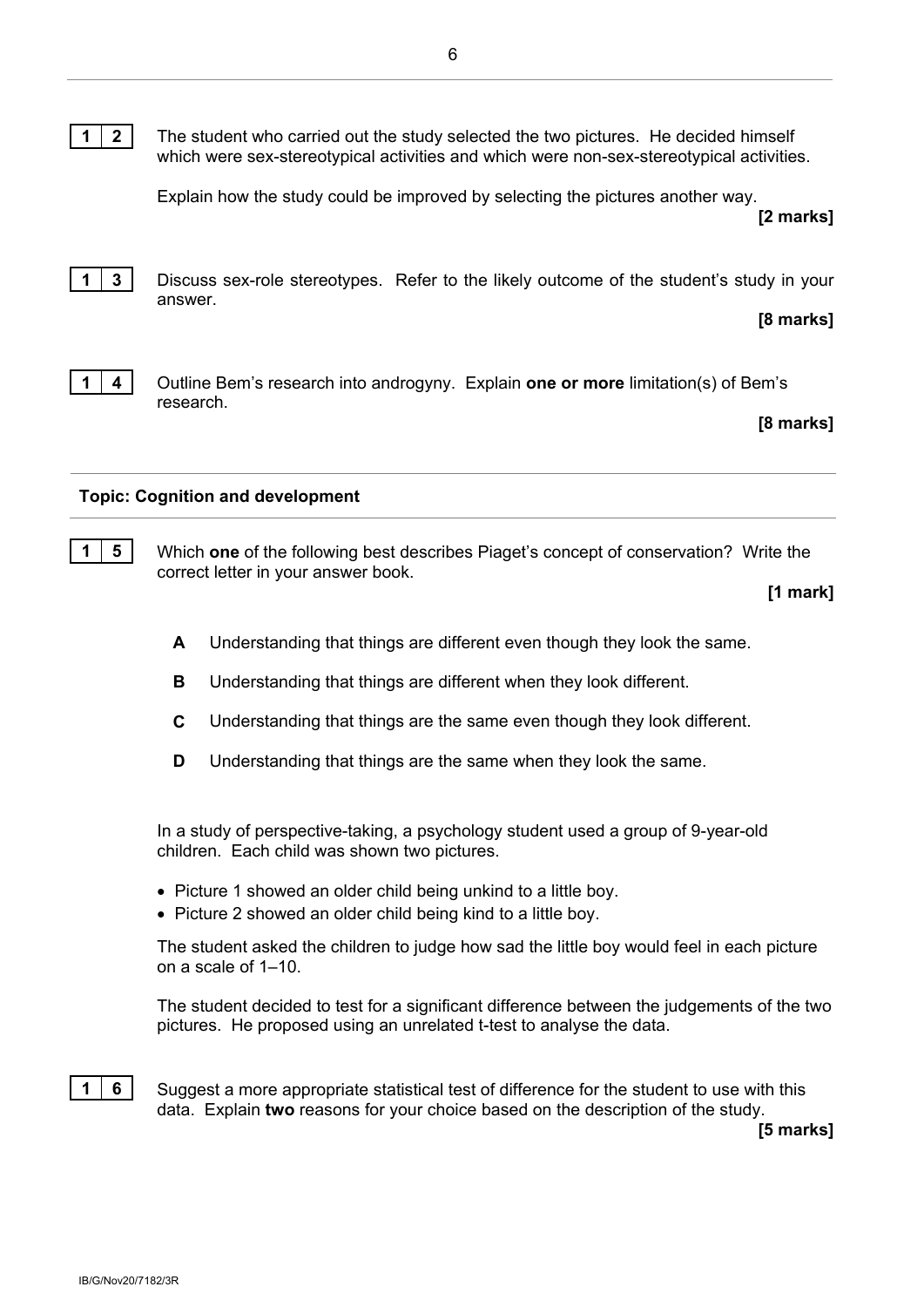

**1 7** The student who carried out the study selected the two pictures. He decided himself which picture showed unkind behaviours and which picture showed kind behaviours.

Explain how the study could be improved by selecting the pictures another way.

**[2 marks]**



**1 8** Discuss Selman's research on perspective-taking. Refer to the likely outcome of the student's study in your answer.

#### **[8 marks]**



**1 9** Outline Vygotsky's theory of cognitive development. Explain **one or more** strength(s) of Vygotsky's theory.

**[8 marks]**

**Turn over for Section C**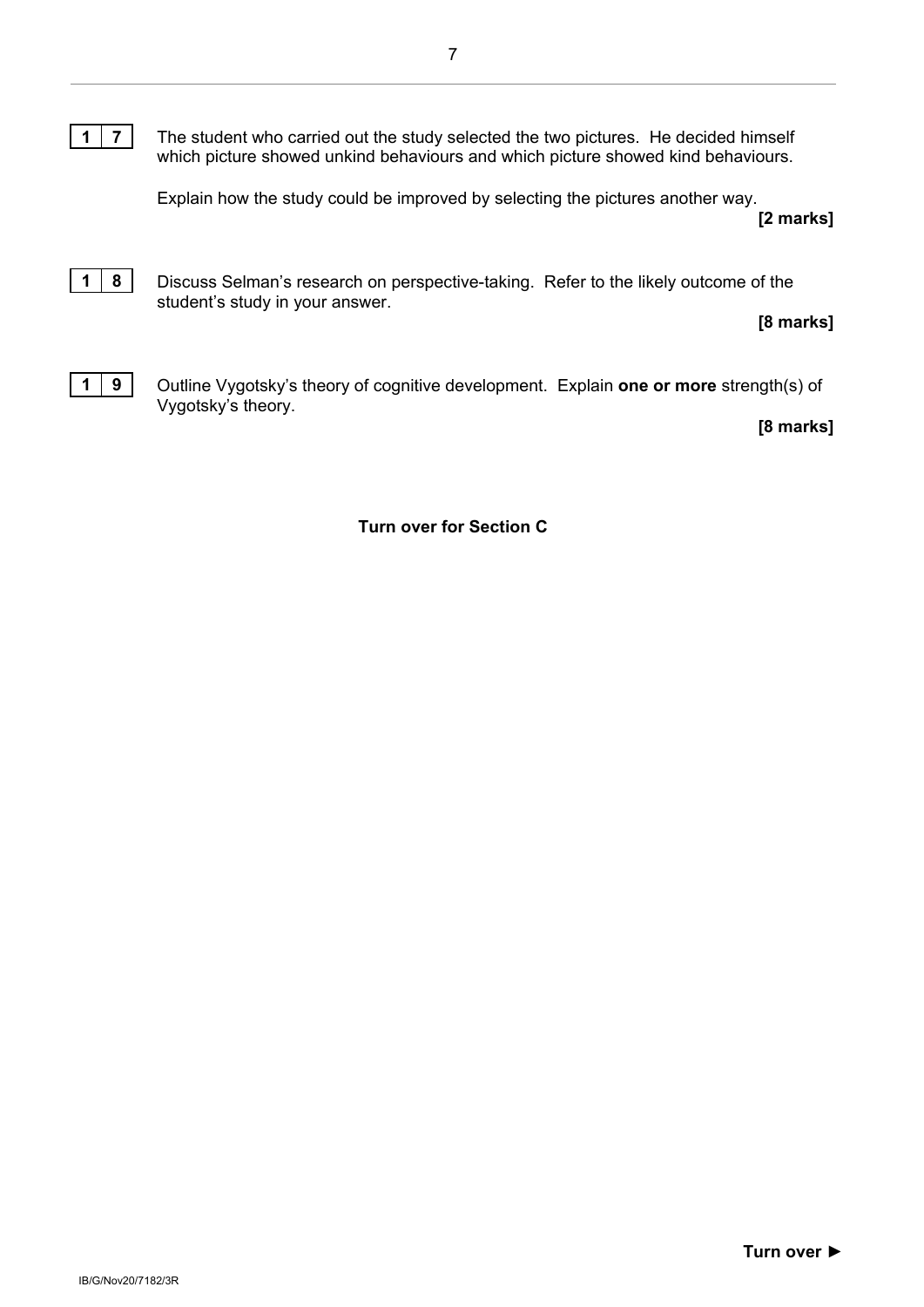#### **Section C**

#### **Schizophrenia or Eating behaviour or Stress**

Choose **one** topic from **Section C**. Answer **all** questions on the topic you choose.

### **Topic: Schizophrenia 2 0** Briefly outline and evaluate **one** study of validity in relation to diagnosis of schizophrenia. **[4 marks] 2 1** Martine has schizophrenia. She is afraid because she believes that her care workers are trying to hurt her. She hears voices telling her to lock the doors and windows so the care workers cannot get into her house. She thinks about nothing else. Explain how a cognitive behaviour therapist might treat Martine's symptoms. **[4 marks] 2 2 2** Outline **one or more** biological explanation(s) for schizophrenia. Compare biological explanation(s) for schizophrenia with the family dysfunction explanation for schizophrenia. **[16 marks] Topic: Eating behaviour 2 3** Briefly outline and evaluate **one** study of taste aversion. **[4 marks] 2 4** Charlene wants to be skinny like a super-model. She is dieting, eating very few calories. She has tried dieting before but always puts the weight back on afterwards. She thinks about food all the time and rewards herself occasionally by eating a giant pizza with chips.

Explain why Charlene's dieting might not be successful.

**[4 marks]**

**2 5** Outline **one or more** biological explanation(s) for anorexia nervosa. Compare biological explanation(s) for anorexia nervosa with the family systems explanation for anorexia nervosa.

**[16 marks]**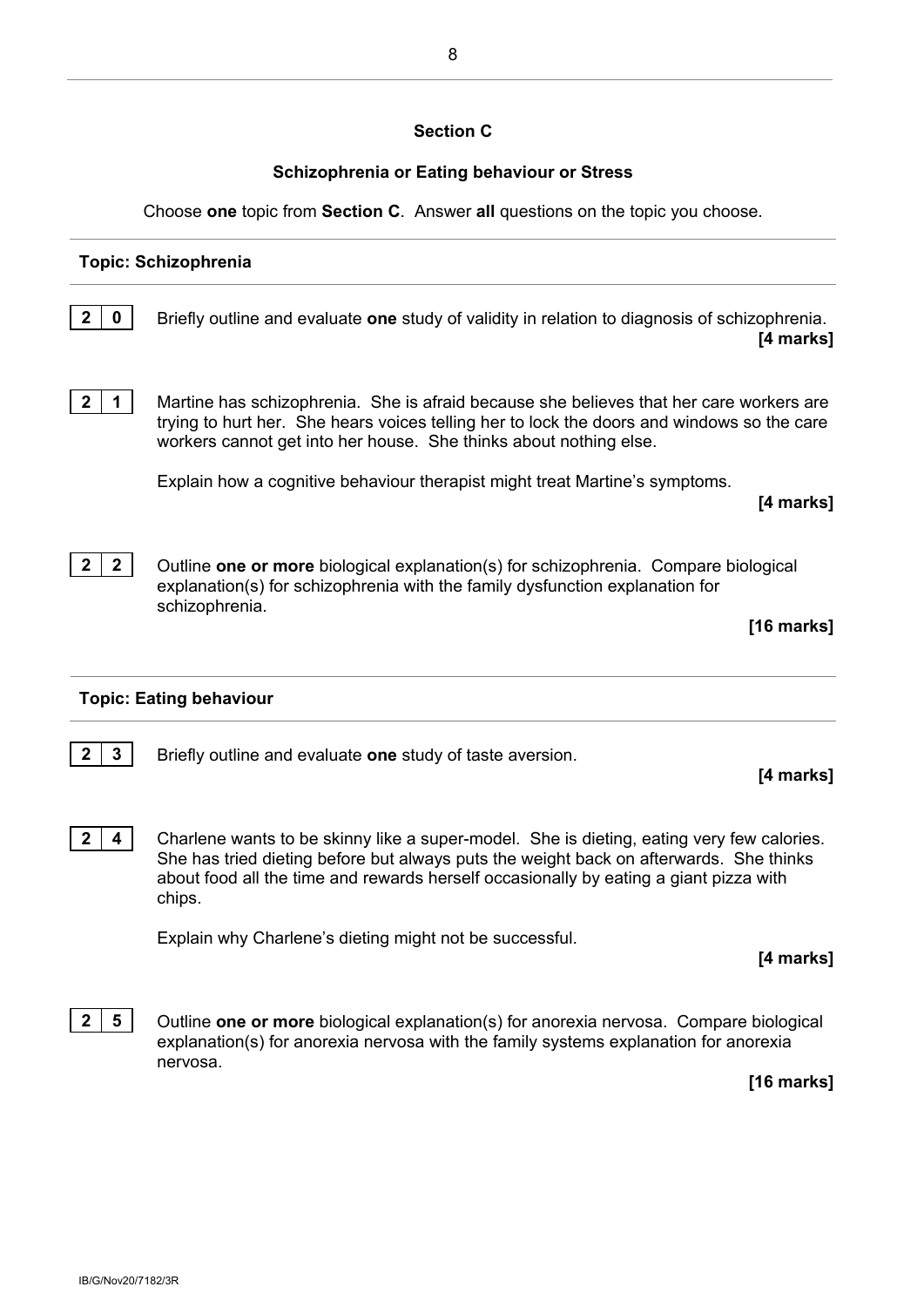| <b>Topic: Stress</b> |                                                                                                                                                                                                                |
|----------------------|----------------------------------------------------------------------------------------------------------------------------------------------------------------------------------------------------------------|
| 6                    | Briefly outline and evaluate one study of immunosuppression.<br>[4 marks]                                                                                                                                      |
|                      | Nadine has a busy job and is very stressed most of the time. When she thinks about<br>work at night she feels her heart pounding very fast. She often feels anxious and is<br>experiencing frequent headaches. |
|                      | Explain how a biofeedback therapist might help Nadine manage her stress.<br>[4 marks]                                                                                                                          |
| 8                    | Outline one or more self-report measure(s) of stress. Compare self-report measure(s) of<br>stress with physiological measures of stress.                                                                       |

**[16 marks]**

**Turn over for Section D**

IB/G/Nov20/7182/3R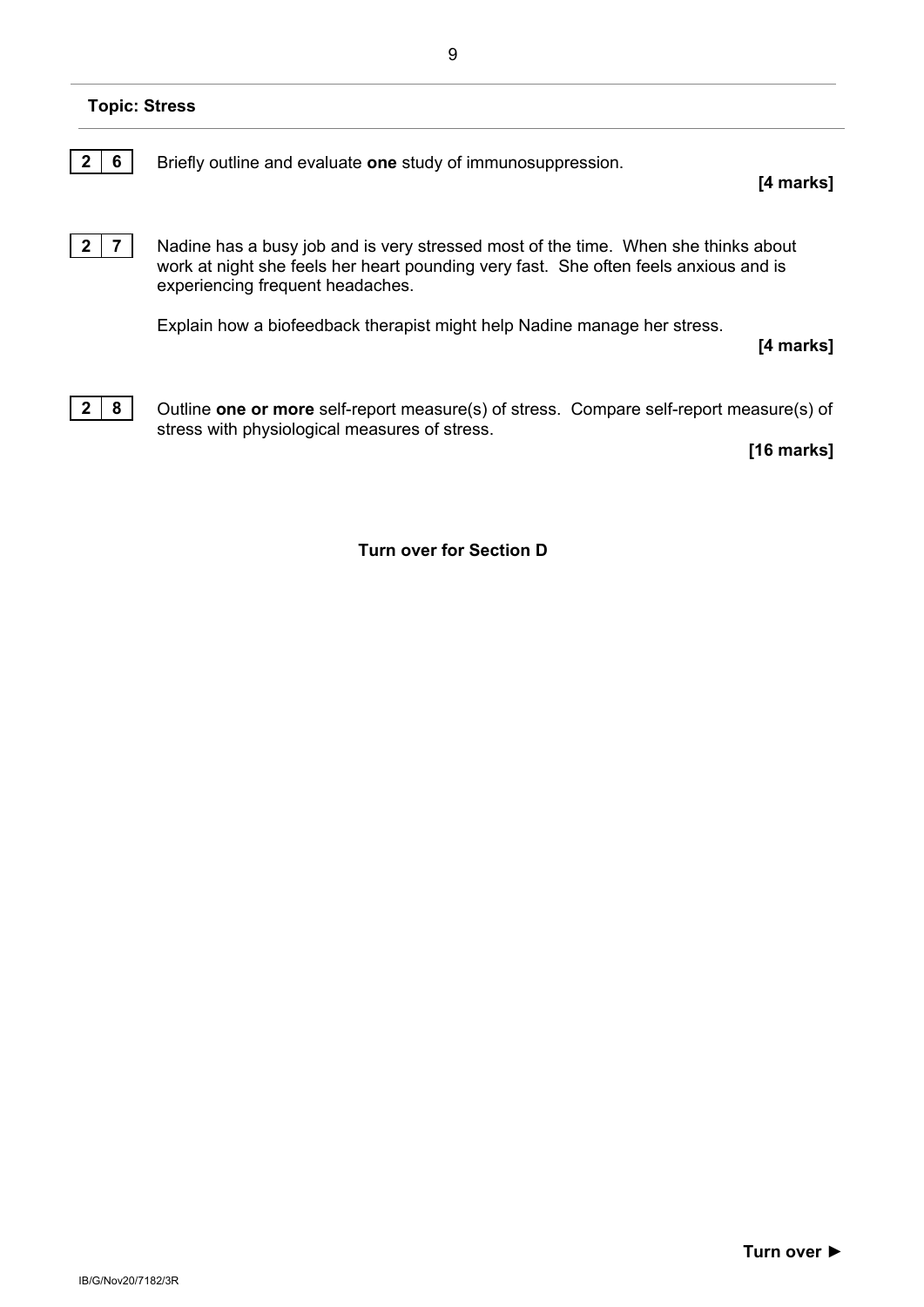#### **Section D**

#### **Aggression or Forensic psychology or Addiction**

Choose **one** topic from **Section D**. Answer **all** questions on the topic you choose.

#### **Topic: Aggression**

**2 9** Describe neural mechanisms in aggression. **[6 marks] 3 0** Jane is talking about her husband to a friend. Jane says, "Bill gets angry if I text any of my male friends. He's always looking at my mobile phone. He gets upset if I want to go out with friends and insists on coming along too. I suppose it is nice in a way because he is so strong and protective." Use your knowledge of evolutionary explanations of aggression to explain Jane's comments. **[4 marks] 3 1** Outline **one** strength **and one** limitation of evolutionary explanations of aggression. **[6 marks] 3 2** Discuss the frustration-aggression hypothesis as an explanation for human aggression. **[8 marks]**

#### **Topic: Forensic psychology**

**3 3** Describe psychodynamic explanation(s) for offending behaviour.

**[6 marks]**

**3 4** Peter is talking about his offending.

Peter says, "I don't know why it happens. Sometimes when I hear people telling stupid jokes in a bar, I just get cross and punch them. I get into a rage and feel my pulse racing. If only I had another way of dealing with it. I just need to get used to controlling myself."

Explain how an anger management therapist could help Peter.

**[4 marks]**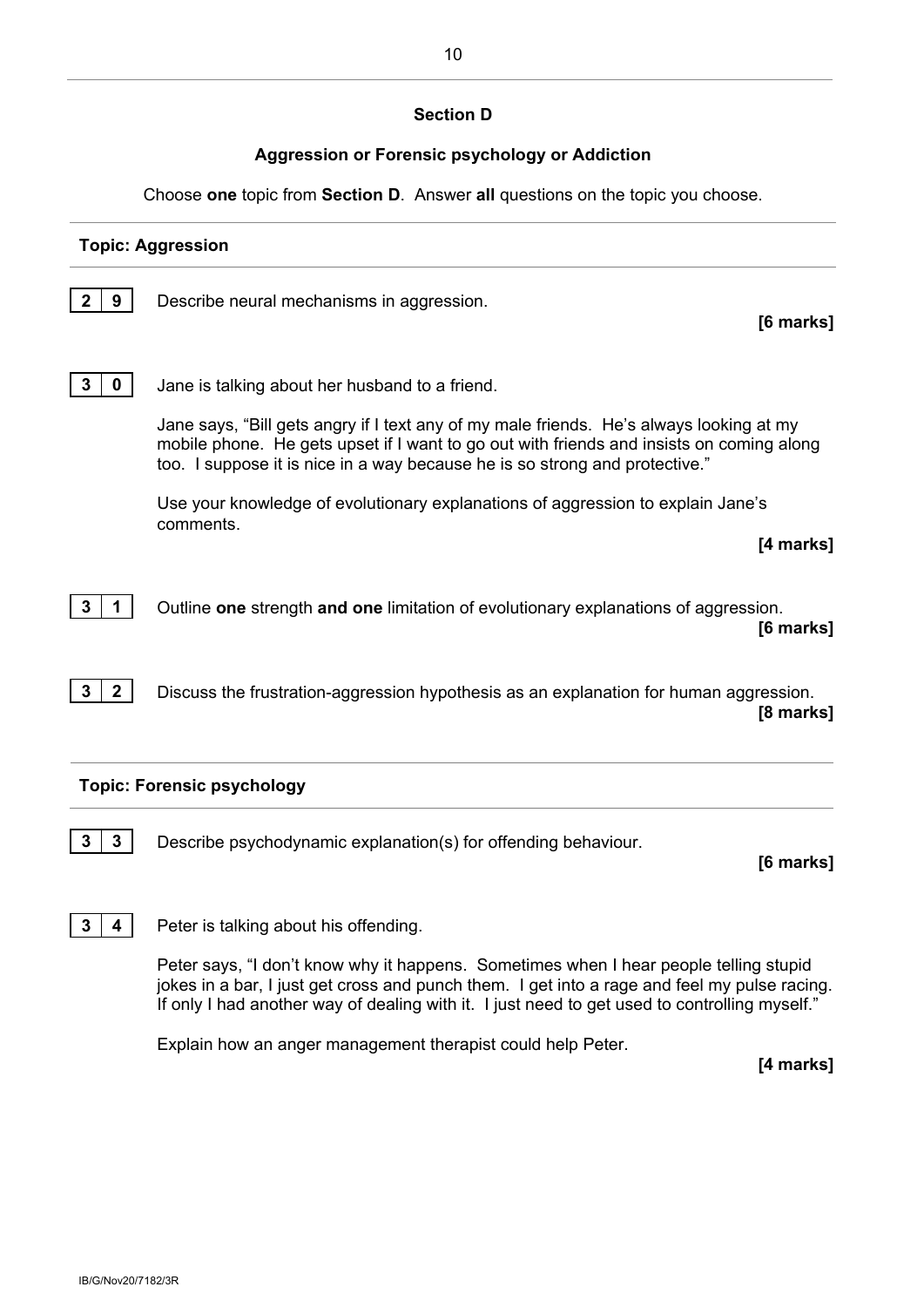**3 5** Outline **one** strength **and one** limitation of anger management as a way of dealing with offending. **[6 marks] 3 6** Discuss neural explanations for offending behaviour. **[8 marks] Topic: Addiction 3 7** Describe how brain neurochemistry is involved in nicotine addiction. **[6 marks] 3** | **8** | Bertie is talking about his addiction to chocolate. Bertie says, "I can't stop eating chocolate. I just need more and more. Eating chocolate gives me such a great feeling. I get comfy on the sofa then stuff myself with chocolate till I feel all warm and happy. I'm spending so much money on chocolate, I don't know what to do." Explain how covert sensitisation could be used to treat Bertie's addiction. **[4 marks] 3 9** Outline **one** strength **and one** limitation of covert sensitisation as a way of reducing addiction. **[6 marks] 4 0** Discuss cognitive bias as a way of explaining gambling addiction. **[8 marks]**

**END OF QUESTIONS**